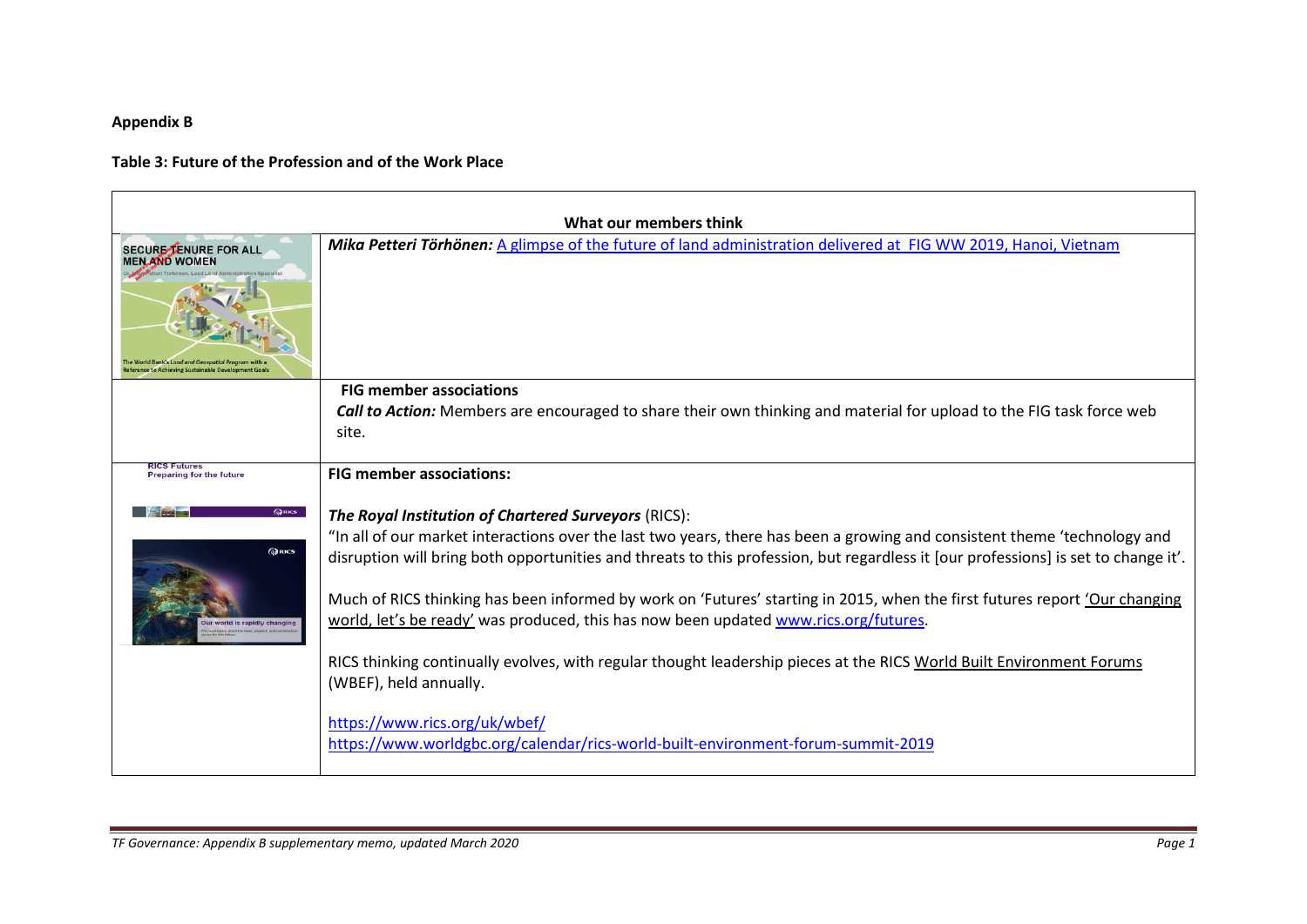| RICS insight publications upload to the Task Force Web page s includes: Impact of emerging technology, Ai in the built<br><sup>1</sup> environment, and Ethics and Technology in the built environment |
|--------------------------------------------------------------------------------------------------------------------------------------------------------------------------------------------------------|
|                                                                                                                                                                                                        |

| <b>Geospatial Information: UN-GGIM Sixth High Level Forum</b>                                                              |                                                                                                                                                                                                                                                                                                                                                                                                                                                                                                                                                                                     |  |
|----------------------------------------------------------------------------------------------------------------------------|-------------------------------------------------------------------------------------------------------------------------------------------------------------------------------------------------------------------------------------------------------------------------------------------------------------------------------------------------------------------------------------------------------------------------------------------------------------------------------------------------------------------------------------------------------------------------------------|--|
| https://www.unggim6hlf.org/u<br>nggim6hlf/                                                                                 | Both the Implementation Guide and the Future Trends report are of significant relevance to our global geospatial<br>community. The UN-GGIM Sixth High Level Forum anticipated the finalisation of the global consultation and review<br>processes of the Implementation Guide of the Integrated Geospatial Information Framework and the Future Trends in<br>Geospatial Information Management: Five to Ten-year Vision third edition. This was to be launched in April 2020 and<br>has been rescheduled into a series of three virtual high-level forum events to mark the launch. |  |
| Publications upload to the Task<br>Force Web page s includes<br>Pdf 1 <sup>st</sup> edition<br>Pdf 2 <sup>nd</sup> Edition | Event 1 - The Geospatial Landscape, and overview of Integrated Geospatial Information Framework and Future<br>Trends in Geospatial Information Management<br><b>Event 2</b> - Integrated Geospatial Information Framework, the nine strategic pathways and country-level action plans<br>Event 3 - Future Trends in Geospatial Information Management: Five to Ten-year Vision, the relevance and<br>application to national priorities and action plans                                                                                                                            |  |
|                                                                                                                            |                                                                                                                                                                                                                                                                                                                                                                                                                                                                                                                                                                                     |  |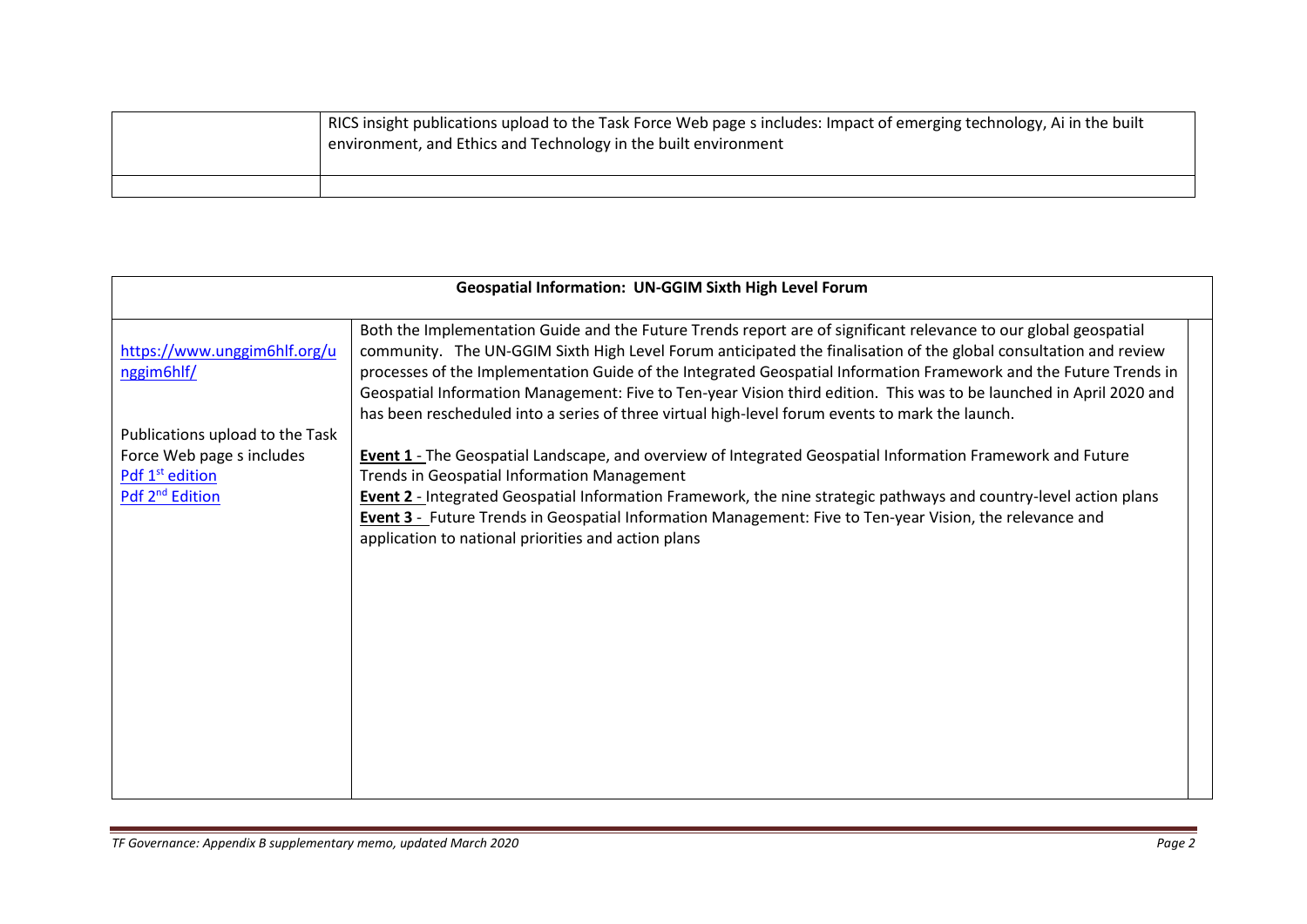|                                                                                      | The Professions and the work place                                                                                                                                                                                                                                                                                                                     |
|--------------------------------------------------------------------------------------|--------------------------------------------------------------------------------------------------------------------------------------------------------------------------------------------------------------------------------------------------------------------------------------------------------------------------------------------------------|
| <b>Richard Susskind &amp; Daniel Susskind</b>                                        | The Future of the Professions: how technology will transform the work of human expert.                                                                                                                                                                                                                                                                 |
| "A Financial Times Book of the Year"                                                 | The professions are on the brink of transformation.                                                                                                                                                                                                                                                                                                    |
| RICHARD<br>DANIEL<br>SUSSKIND SUSSKIND                                               |                                                                                                                                                                                                                                                                                                                                                        |
|                                                                                      | The future has already arrived; it is just not yet evenly distributed. In a technologically-based internet society                                                                                                                                                                                                                                     |
|                                                                                      | increasingly capable machines will take on many of the tasks that have been the historic preserve of the professions.                                                                                                                                                                                                                                  |
|                                                                                      | It is anticipated that an incremental transformation in the way that we produce and distribute expertise in society will<br>lead eventually to a dismantling of the traditional professions.                                                                                                                                                           |
| THE FUTURE OF                                                                        | Professionals are commonly charged with being elitist, they are frequently regarded as unaffordable and cynics cite                                                                                                                                                                                                                                    |
| THE PROFESSIONS<br><b>IOW TECHNOLOGY WILL TRANSFORM</b><br>THE WORK OF HUMAN EXPERTS | their use of jargon as one of many illustrations of how they mystify and ring fence their discipline, so that only<br>professionals are able to serve.                                                                                                                                                                                                 |
|                                                                                      | The main challenge the professionals' see is that they need to streamline, polish, and modernise an institution that is                                                                                                                                                                                                                                |
|                                                                                      | in place for the duration. But, a pervading technical bias exists, with a tendency to underestimate the potential of<br>tomorrow's applications by evaluating them in terms of today's enabling technologies, termed by Susskind as the<br>inability of sceptics                                                                                       |
|                                                                                      | People are seeing that professional organisations often discourage self-help, self-discovery and self-reliance.                                                                                                                                                                                                                                        |
|                                                                                      | Although the professions are responsible for many of the most important functions and services in society; yet                                                                                                                                                                                                                                         |
|                                                                                      | affordability to their work is woefully low. In a technologically based internet society there will be a wide range of<br>new ways to create and share knowledge that are more affordable and accessible                                                                                                                                               |
|                                                                                      | The working environment is in a state of flux; but for today's practitioners to thrive they will need to be willing to take<br>on new skills and competencies. Especially they will need to communicate differently, to gain mastery of the data in<br>their disciplines, to establish new working relationships with their machines and to diversify. |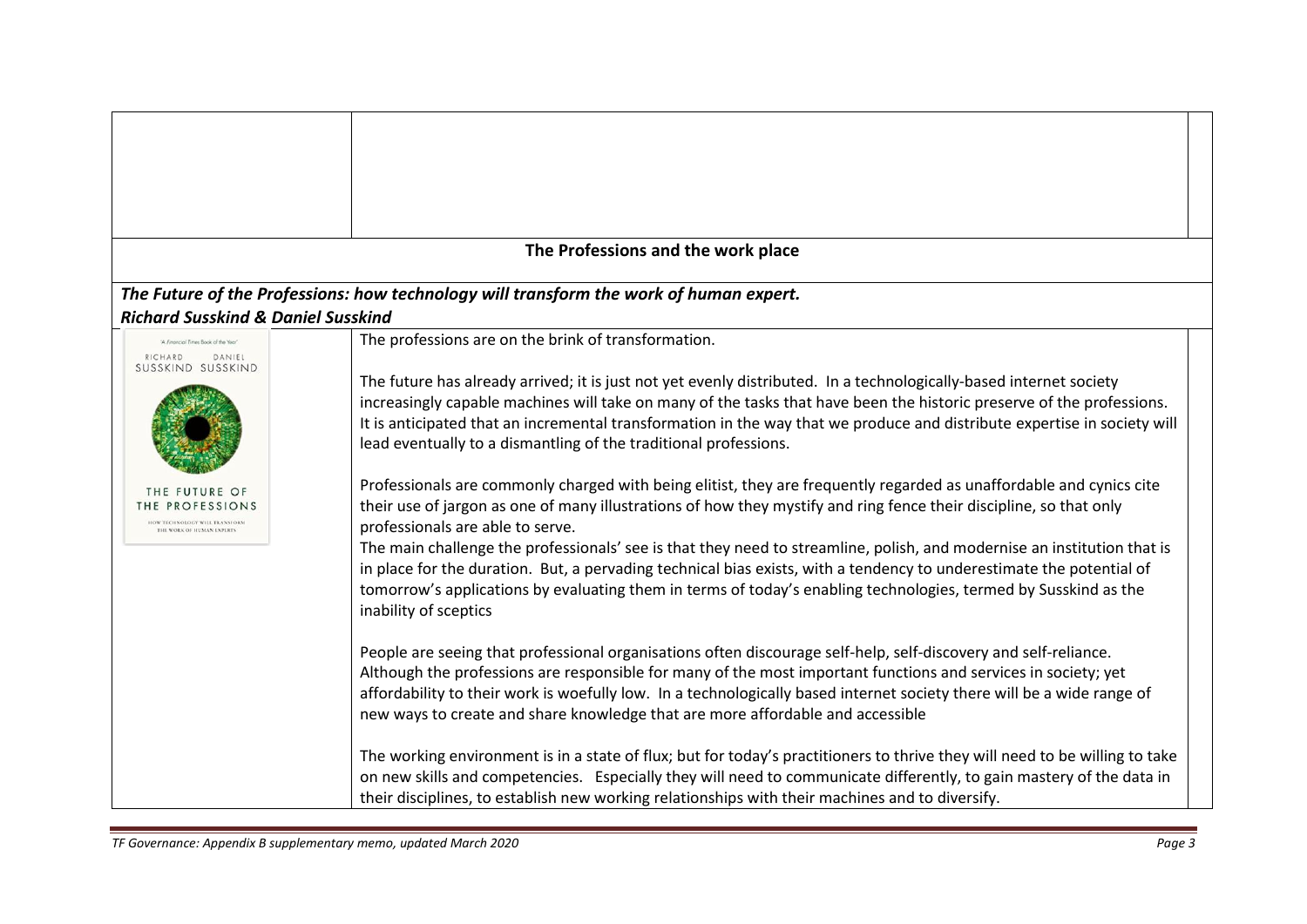|                                                            | Economist: The Future of work: if you can get it 25 <sup>th</sup> January 2020                                              |
|------------------------------------------------------------|-----------------------------------------------------------------------------------------------------------------------------|
|                                                            | A world without work: Technology, Automation and How We Should Respond, Daniel Susskind                                     |
|                                                            | Al Economy: work wealth and welfare in the robot age, Roger Bootle                                                          |
|                                                            | Introducing two recent texts that relate to the technological shift in the 21 <sup>st</sup> century and highlight different |
| <b>DANIEL</b>                                              | perspectives of the role of robots and AI.                                                                                  |
|                                                            |                                                                                                                             |
|                                                            | A World Without Work: Technology, Automation and How We Should Respond Daniel Susskind: Daniel (and Richard)                |
|                                                            | Susskind co- authored an earlier book that focused on the threat posed by machine learning to the professions,              |
|                                                            | including Architects, Doctors, Lawyers etc (See above). Their newer book is much broader looking at the economic            |
|                                                            | and social consequences of automation.                                                                                      |
|                                                            | In the past the relationship between machine and human labour had been driven by two factors: the substituting              |
|                                                            | effect, which caused people to lose their jobs, and the complementing effect, which allowed employees to do their           |
| <b>THE AI</b>                                              | work more productively.                                                                                                     |
| <b>ECONOMY</b>                                             |                                                                                                                             |
|                                                            | The discussion is that if in the future the substituting effect prevails then a scenario ay evolve that requires a change   |
| <b><i>NORK, WEALTH AND WELFARE</i></b><br>IN THE ROBOT AGE | in political thinking. Part of the answer could be a 'conditional basic income' In addition the increase in leisure time    |
| <b>ROGER</b>                                               | would require societies to have a more coherent leisure policy coaxing people away from their smart phone<br>technology.    |
| <b>BOOTLE</b>                                              |                                                                                                                             |
|                                                            | Roger Bootle provides a more optimistic outlook that AI compliments the future of work. Outlined in his book 'AI            |
|                                                            | Economy: work wealth and welfare in the robot age"                                                                          |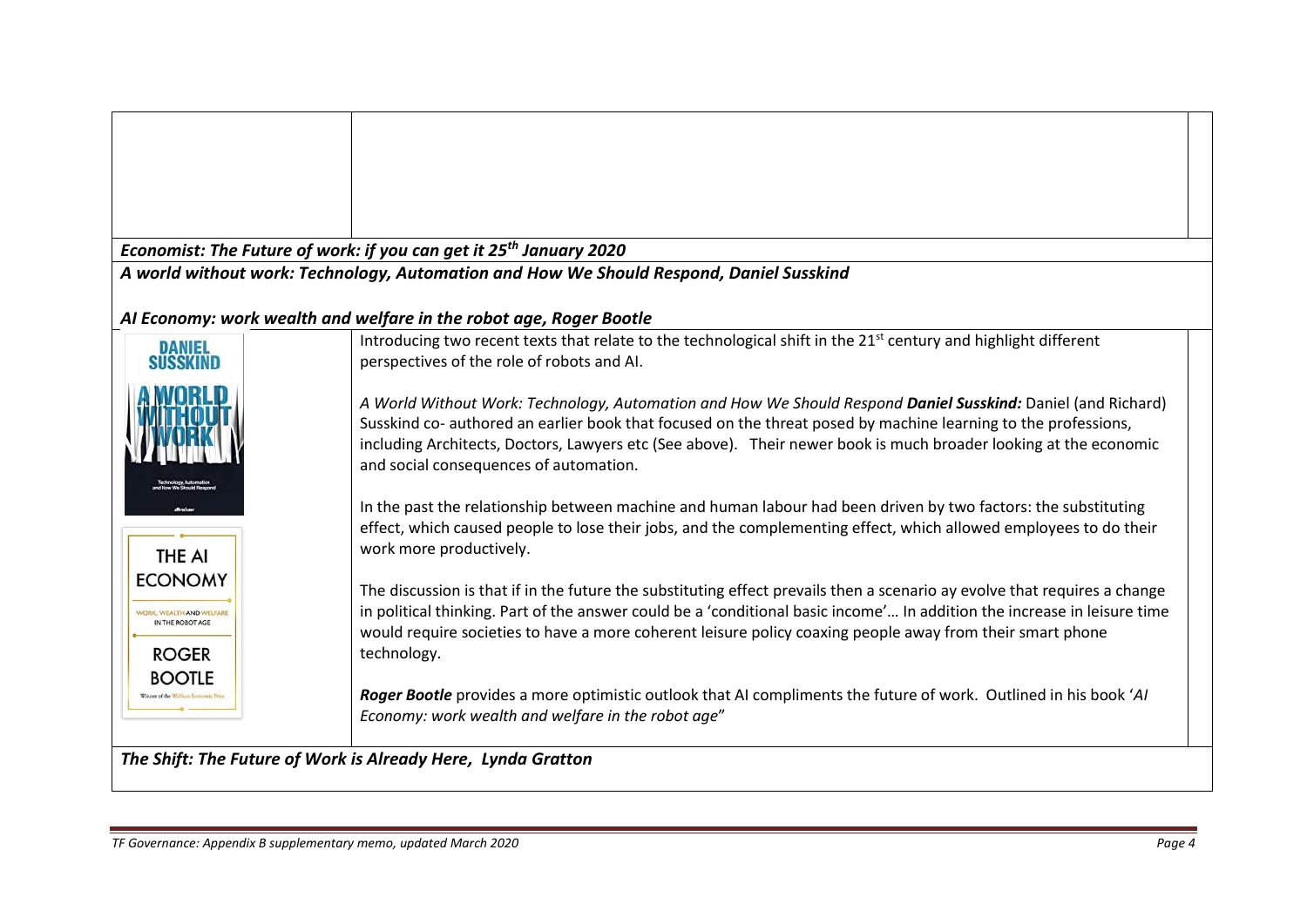|                                                               | A look at the future of employment. We are now facing a revolution in the way we work. A substantial schism in the<br>past which is so great that the work we do will change - possibly so that in two decades our working lives will have<br>been so reworked that they are unrecognisable.<br>This is not just about the impact that a low carbon economy will have on the way we work. It is also about how the<br>nexus of technology and globalisation will work together with demographic and societal changes to fundamentally<br>transform much of what we take for granted about work.<br>Why will things change so quickly? What will these changes look like? Who will benefit and who will suffer? How do<br>we navigate our career through these times? (Harper Collins) |
|---------------------------------------------------------------|---------------------------------------------------------------------------------------------------------------------------------------------------------------------------------------------------------------------------------------------------------------------------------------------------------------------------------------------------------------------------------------------------------------------------------------------------------------------------------------------------------------------------------------------------------------------------------------------------------------------------------------------------------------------------------------------------------------------------------------------------------------------------------------|
|                                                               | Understanding "New Power", Jeremy Heimans and Henry Timms                                                                                                                                                                                                                                                                                                                                                                                                                                                                                                                                                                                                                                                                                                                             |
| https://hbr.org/2014/12/under<br>standing-new-power (December | We all sense that power is shifting in the world.                                                                                                                                                                                                                                                                                                                                                                                                                                                                                                                                                                                                                                                                                                                                     |
| 2014)                                                         | We see increasing political protest, a crisis in representation and governance, and upstart businesses upending<br>traditional industries. But the nature of this shift tends to be either wildly romanticized or dangerously<br>underestimated.                                                                                                                                                                                                                                                                                                                                                                                                                                                                                                                                      |
|                                                               | The interesting and complex transformation that is just beginning is driven by a growing tension between two distinct<br>forces: old power and new power.                                                                                                                                                                                                                                                                                                                                                                                                                                                                                                                                                                                                                             |
|                                                               | The power battle ahead, whether you favour old or new power values, will be about who can control and shape<br>society's essential systems and structures. Will new power forces prove capable of fundamentally reforming existing<br>structures? Or allow traditional models of governance, law, and capital markets to basically hold firm?                                                                                                                                                                                                                                                                                                                                                                                                                                         |
|                                                               | Power defined:<br>Old power works like a currency. It is held by few. Once gained, it is jealously guarded, and the powerful have a<br>substantial store of it to spend. It is closed, inaccessible, and leader-driven. It downloads, and it captures.<br>New power operates differently, like a current. It is made by many. It is open, participatory, and peer-driven. It<br>uploads, and it distributes. Like water or electricity, it's most forceful when it surges. The goal with new power is not<br>to hoard it but to channel it.                                                                                                                                                                                                                                           |